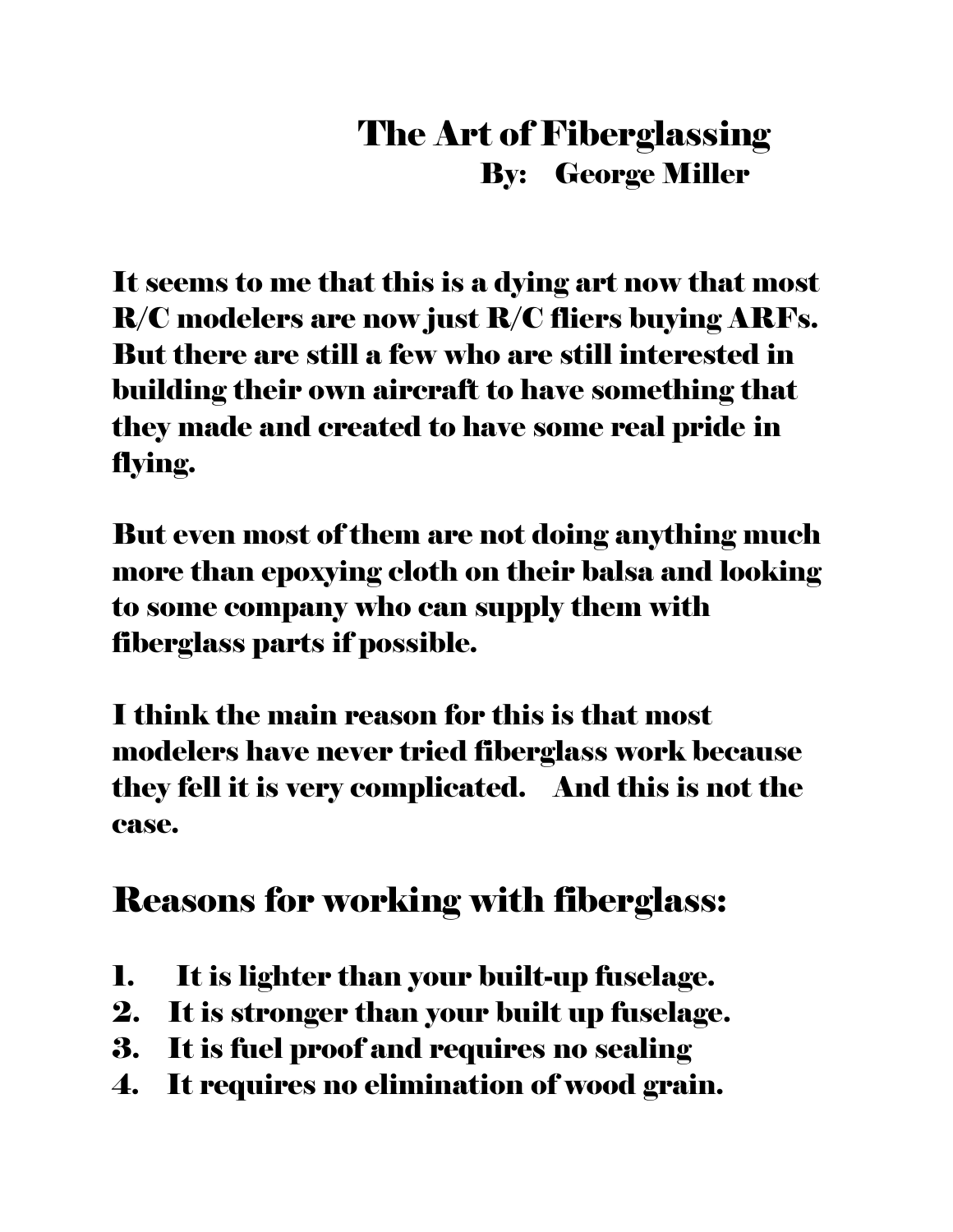- 5. It is hollow and requires very few formers.
- 6. You can make more than one.

Ever spend a lot of time building that great aircraft and lose it because of a crash? Wouldn't it be nice to have all that work you put into building it sitting home in the form of a plugs so you could build another without having to build another fuselage, cowl, pants, etc?

Ever finish that wooden structure and find you have no room in it for the items you want to install, or there are formers in it that are in your way? Do you find yourself dinging that structure and having to fill and repair dings?

Do you have to carve two parts to the same shape? Then find room in them for the inside items?

#### Fiberglass Materials:

There are only two different products for fiberglassing I will talk about here: Epoxy and Isophthalic resins. Polyester resins have no place in model work.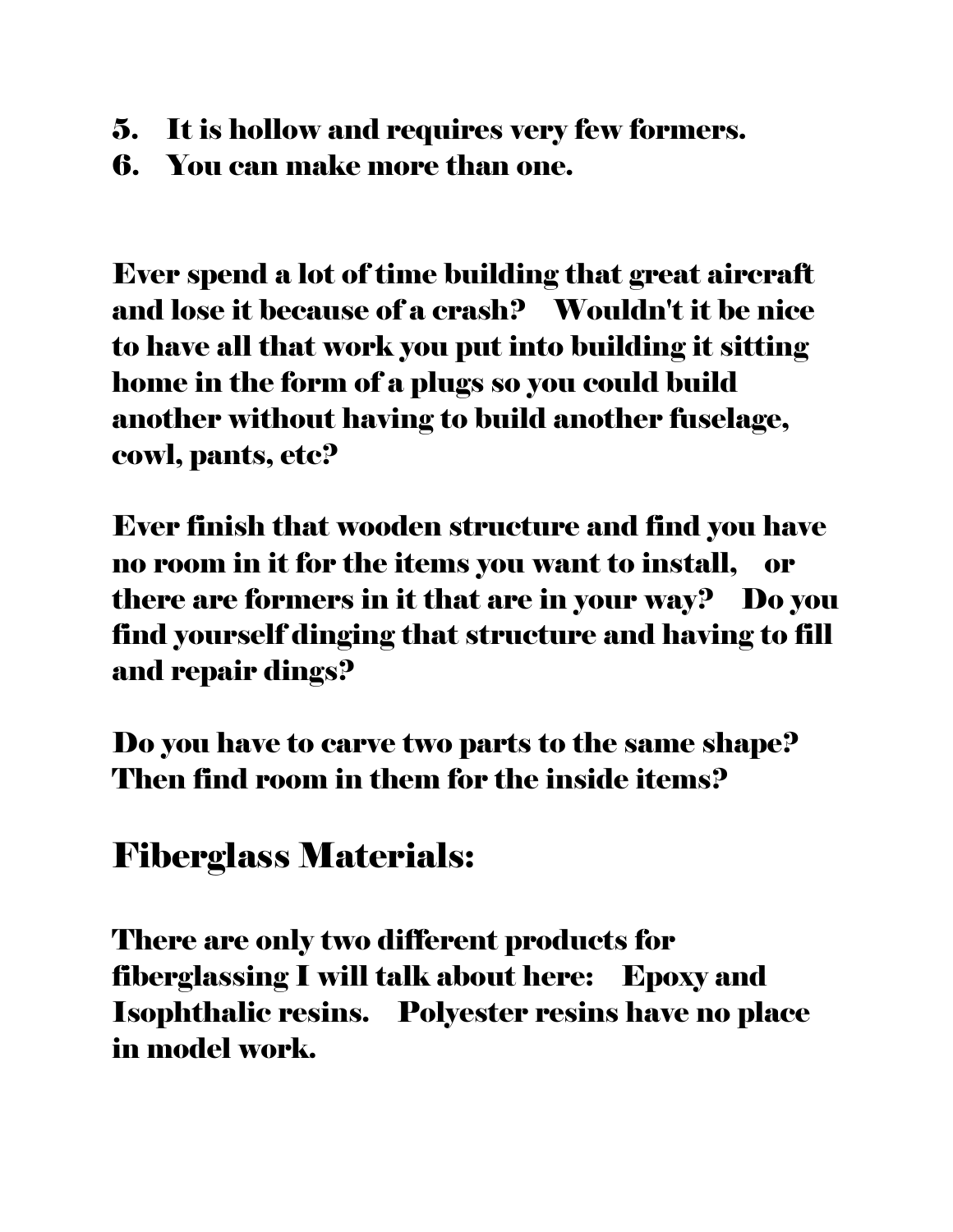#### Epoxy resin:

Used by most companies when making glass parts. It produces no fumes when working with it. It will produce a hard part. You can get it in various times of pot life forms. And because of this it is best for covering balsa or foam parts with 1/2 ounce cloth to add strength or eliminate wood grain. It will require using epoxy for gluing formers in place. And that is a heavy glue joint. It does not attack foam, but it does produce heavier fuselages and parts.

Isophelic resin:

This is my resin of choice for building parts. Yes it does produce fumes when working with it. You have to use it in a well-ventilated area. And when you add the hardener to it, your time is limited. Here are the reasons I use it:

- 1. It produces a lighter item.
- 2. It produces a stronger item.
- 3. It sands easier.
- 4. It is a laminating resin
- 5. Your standard CA types of glue work well with it.
- 6. You can literally weld a former in place using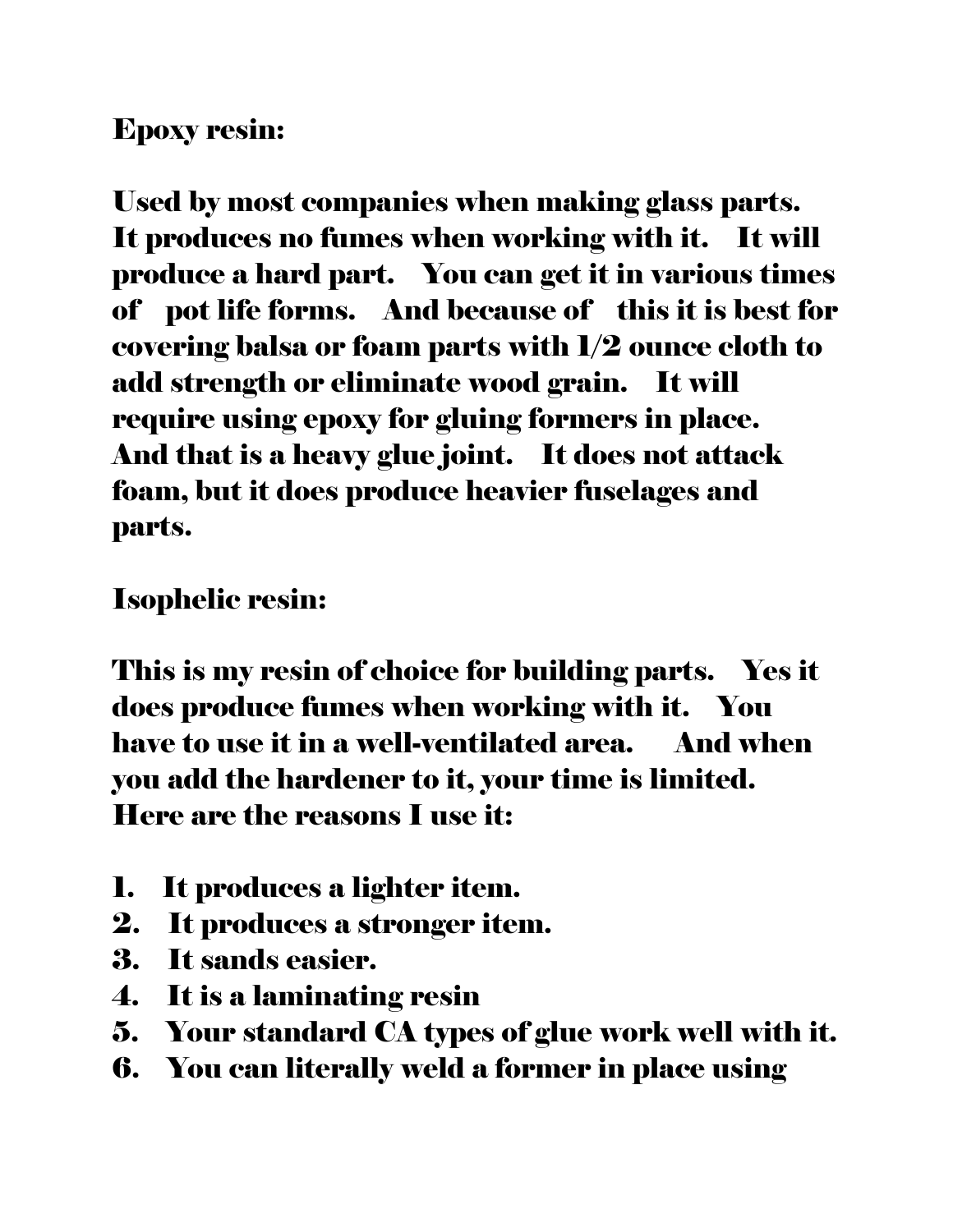"Ambroid" glue.

### Products needed:

Isophelic or Epoxy resin TAP PVA mold release Acetone Mixing cups and stiring sticks Cheap small painting brushes Various weights of cloth Meguiar's mold release wax

These items can be purchased at your local "Tap Plastic" , boat repairing shops, or a shop that does fiberglasss work if you should have one close to you.

## Fiberglass Cloth:

Fiberglass cloth comes in various weights and sizes. I generally use 3, 6, or 9 ounce cloth. The length and weight is determined by the size of the item I am building. An item is made using more than one layer of cloth because the layers of weave bonded to each other makes the item very rigid. If you have ever bought a fiberglass fuselage or part it will look like it is only one layer, but it isn't.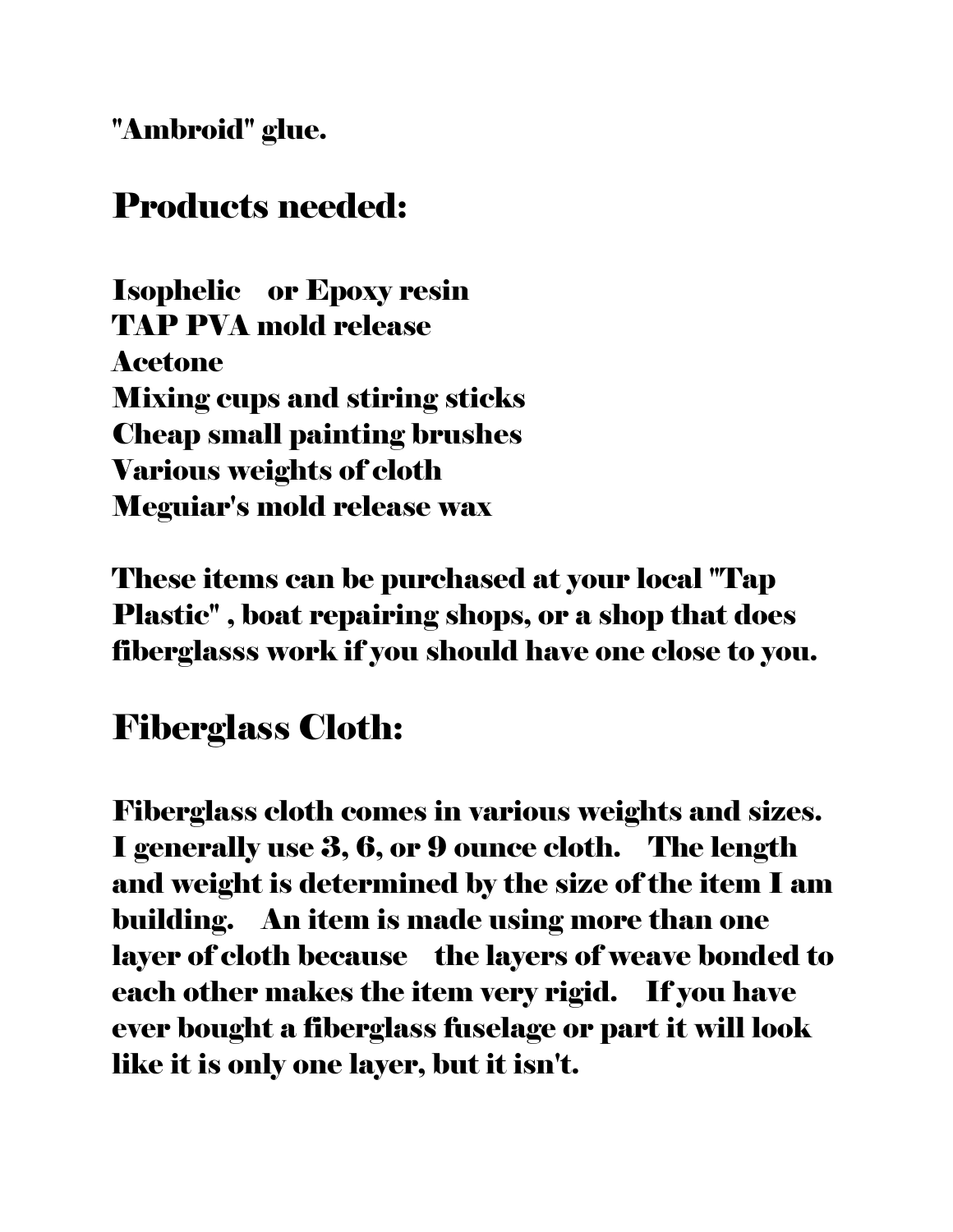Determining the weights of cloth you will need goes according to the item you are making.

A standard 60 size fuselage will need a layer of 6 ounce and a layer of 3 ounce if the item has a lot of round curvature to it. If it is more square with large ares of flat, it will be best to use two layers of 6 ounce.

If your fuselage is more on the large scale in size, I would go to either two 6-ounce or even go to one 9-ounce and one 6-ounce.

If it is a cowl or wheel pants or some other item that will take a lot of abuse I will use two layers of 6-ounce.

And on a fuselage, I will add a addition strip of cloth in the wing saddle area or engine area if I feel it will be needed.

# Making plugs and molds:

If you are building model aircraft, you are already making plugs. Just stop before you get to the primering and painting part and call it a plug instead of a fuselage, cowl, wheel pants, etc. If you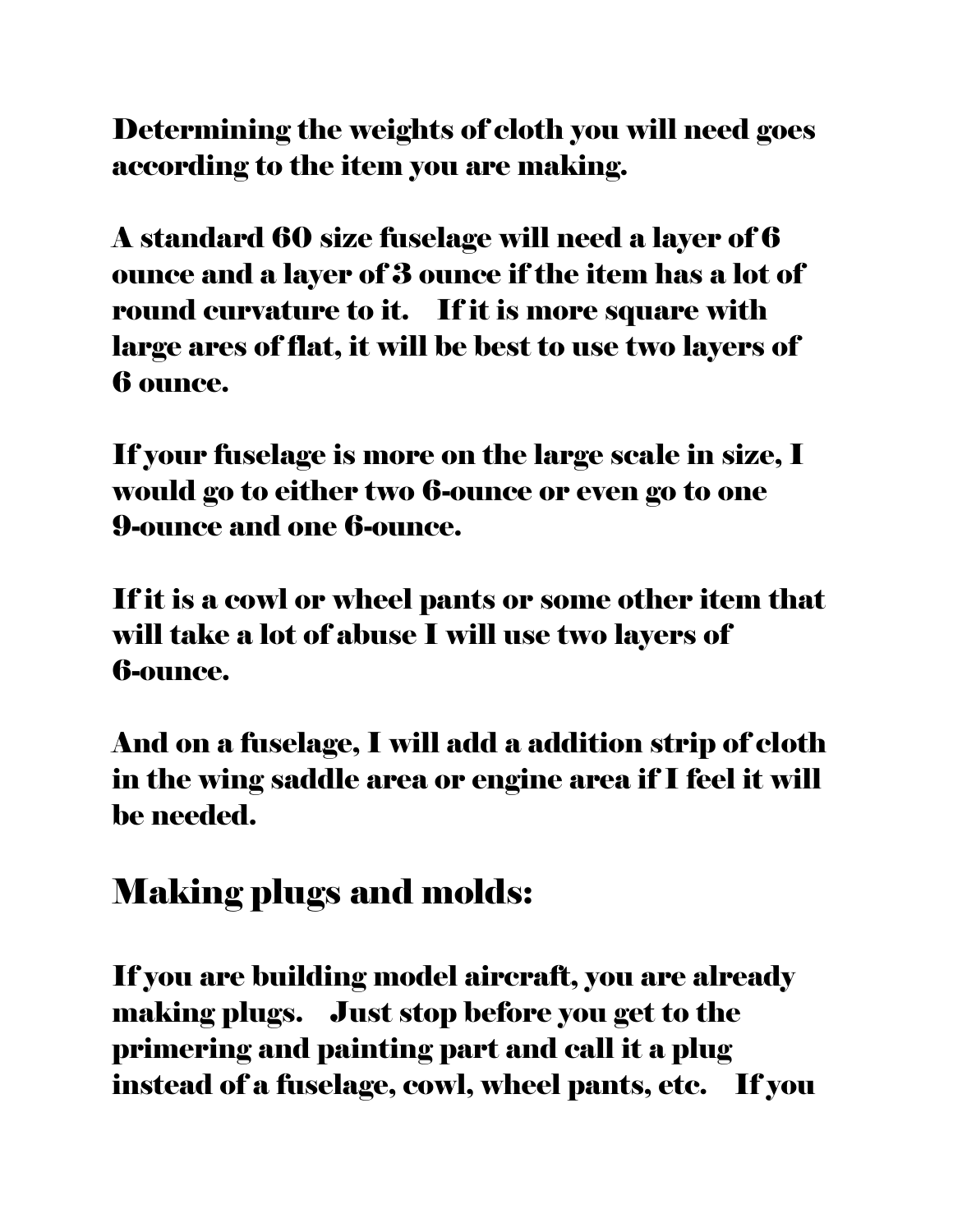have the ability to carve foam, build up out of wood, or anything else, you have it. Just seal the foam with epoxy and cloth and if it is wood, just do your favorite way of eliminating the wood grain. Even just plain Monokote will work.

Do you need to make a mold from your plug and then glass in molds? NO. This is only necessary if you are planning on making a whole lot of thems. If you are only going to need one or maybe two, you can lay-up a part right off the plug. Now, this is not as easy as doing a lay-up from a mold, but it does take a fair amount of time to make molds. And with some aircraft that are very complicated in their shape, like some jets, you will be better off making a mold. But your basic military and sport type of aircraft are pretty simple in shape and easy to glass a fuselage or part right from your initial construction.

If you are deciding that you want to make a mold, the simplest way to do that is to locate a fiberglass manufacturing shop around you that has a "Chopper Gun". This is a gun that shoots resin and chopped up fiberglass rope at the same time. It is how tubs, sinks, pools, etc. are made. I have never found one of these shops that won't help you out if you prep the item so all they have to do is shoot it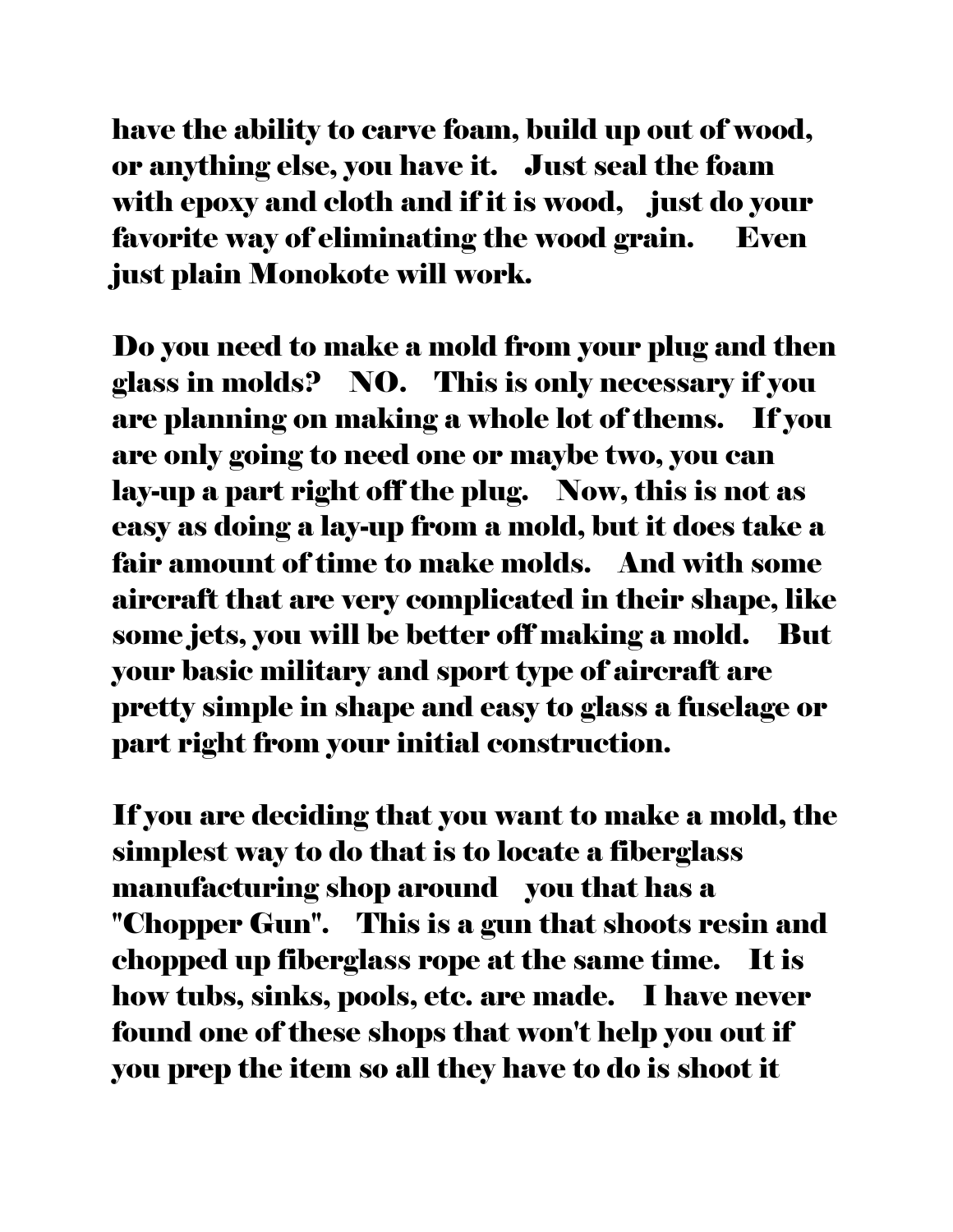when you bring it to them. The reason behind this is that you need a very thick lay-up when making a mold so the mold will hold it's shape. Doing it by hand with many layers of cloth is quite time consuming and requires another product called Gell Coat.

I am basically going to go into the procedure of working from plugs here. Anyone who wants to get into making a mold can contact me directly and I will get into it with them.

### Let's get started:

We will deal with a fuselage that you want to make a fiberglass copy. This same procedure will work for any part you would want to make.

Find a way to support this fuselage with a wood dowl through the fuselage, clamped in a vise or some other way. Using a vise works well because you can rotate the fuselage to the side or inverted.

Give it a couple coats of the mold release wax, letting it dry between polishing with a terry cloth type of towel or rag. Then brush on a coat of PVA mold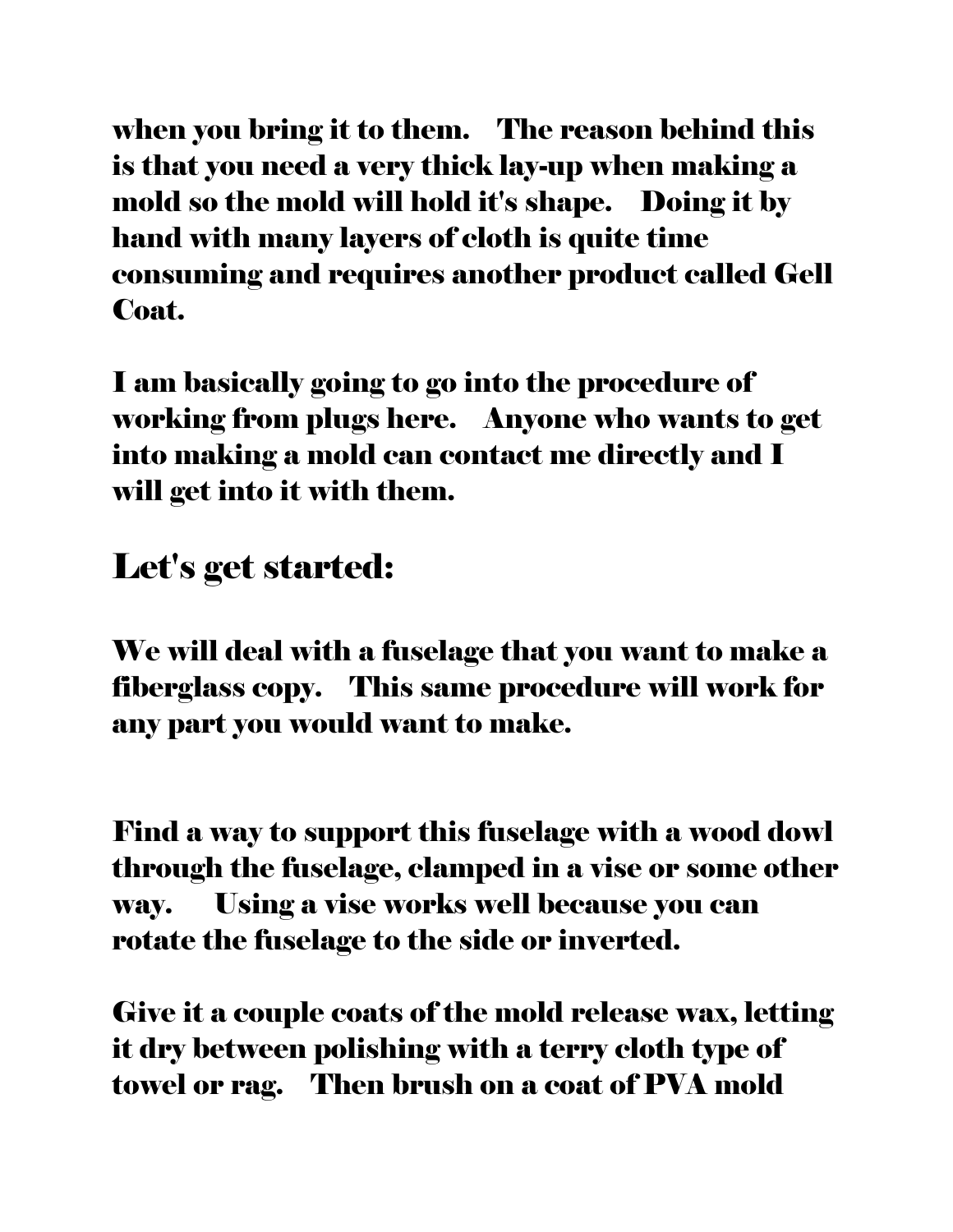#### release.

Determine the weight of cloth you will use. Cut out your pieces of cloth to the size you will need to go around the complete fuselage.

This fuselage will require sanding when finished to make it smooth for painting. So you want your last coat of glass to be your lightest cloth so the weave is the finest for sanding. And if you are going to add some strips in some areas, they should go on first.

Add hardener to the amount of resin you feel you will need to coat the fuselage in a plastic cup. Then brush a coat of resin on the fuselage making sure you have a nice even coat that is not too thick, and make sure you have no runs by using the brush and mopping off any extra resin. The thinner the better. It just needs a nice coat, not a thick one. Now clean that brush with acetone and sit back and let this resin cure. And put that plastic cup with the resin you didn't use outside because when it goes off it will really put out the fumes.

This resin is a bond coat type of resin. It will still be very tacky when it is cured. You will be able to tell when it is cured by looking at the extra resin in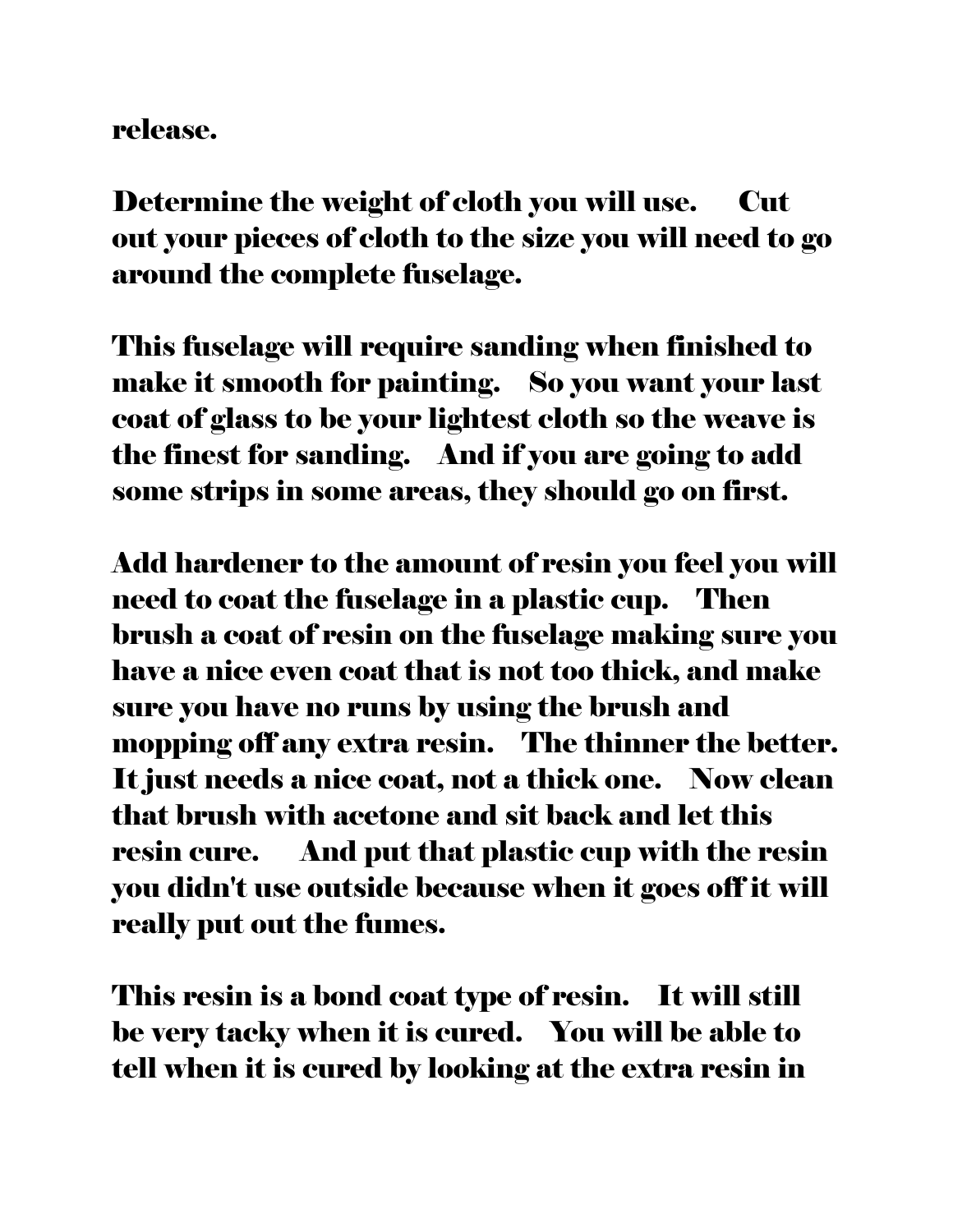that cup. It will be hard but tacky. This is a good thing.

Placing the cloth on your plug takes some practice and experience, but it really isn't that difficult. You want to lay it on as even and smooth as you can, starting with those strips I was talking about if you are going to do that. Or just start out with your heaviest cloth first.

You will notice that the cloth will go around corners and curves very well. You will also notice that it sticks to the resin and stays in place. You can use the scissors and cut the cloth where you need to, but do not leave much in the line of overlap in those areas.

Once you have the cloth on and trimmed like you want, it is time to put another coat of resin on, let it cure, put on another layer of cloth, and another coat of resin.

Now look at your finished project. If this is your first time doing this and you have a pretty rough finish on it with lots of overlap areas and what not, you can let it cure and give it another coat of resin to help fill the grain of the cloth for your sanding.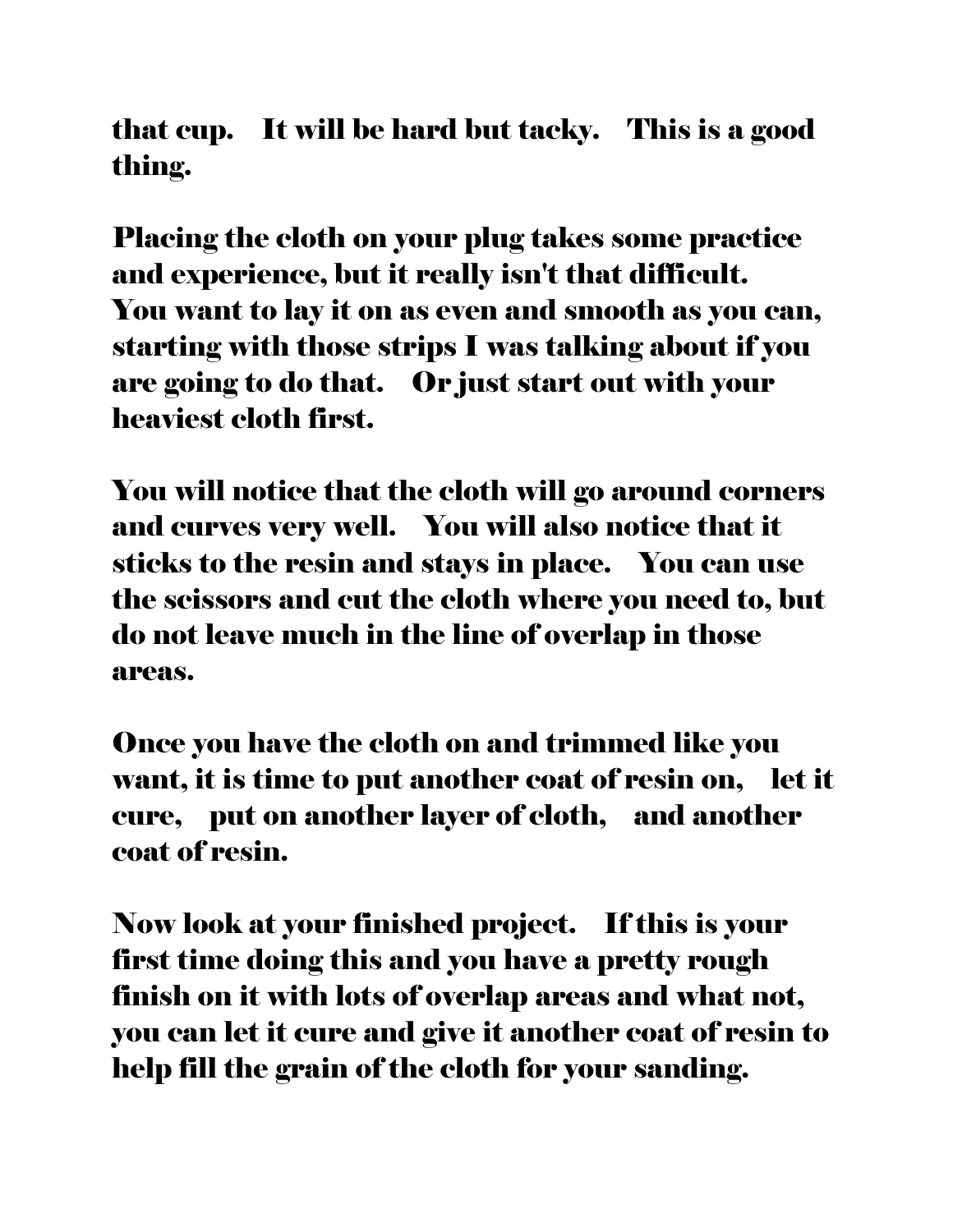Either way, after your final coat of resin has cured, you have to brush on a coat of the PVA mold release. This is a liquid wax and will seal the resins from the air which will make the resin totally cure for sanding.

#### Sanding

Give it a few days to completely cure, even placing it out in the sun during the day.

Hose off the PVA with water and it is time to sand.

First, I use one of these four sided rough files and go over the overlap areas and bad spots if you have them. I clean up all the edges with this tool.

Use a pretty rough sandpaper or you will be there forever. Like about 60 grit. You will be able to tell what grit is best for you by how it is sanding. Once you have it sanded smooth, you can use a finer grit for the finish. Yes, this does take a little time, but the end product will be worth it. I would now give it a few more days of curing.

Now I haven't run into this in a very long time, but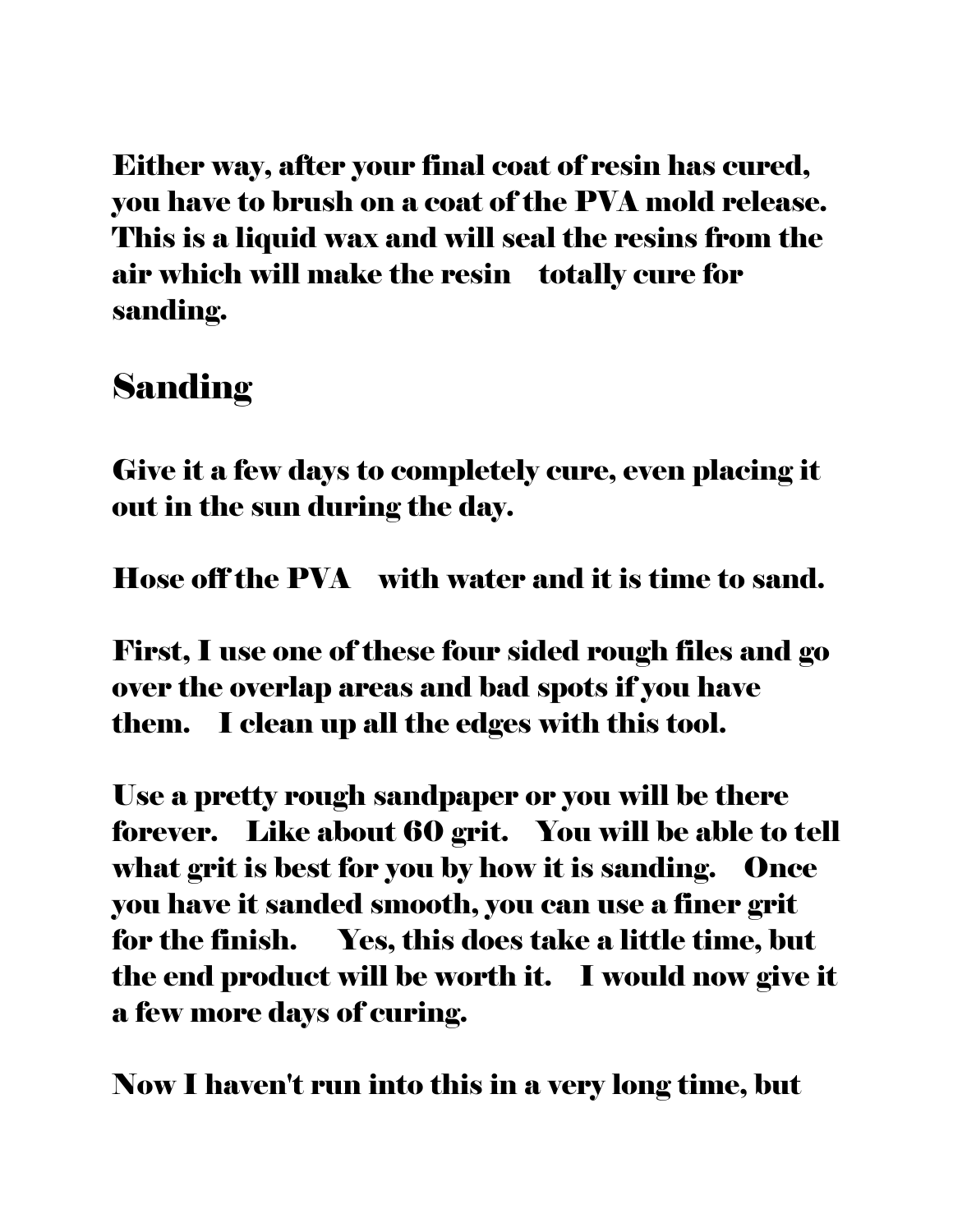will mention it here. If when all done with the sanding you feel you have sanded through the resin and cloth too much, you can put on another coat of resin, let it cure, another coat of PVA, and give it another fine sanding. But remember that primer will fill a lot. Strength is all you are concerned about here.

### Parting and Seaming

OK, you have your finished glass fuselage on the plug. It is time to get it off the plug.

According to the shape of your fuselage or part will determine how to get it off the plug. I generally like to cut it through the wing saddle or the bottom. Remember this fuse will flex some, and sometimes you can just cut it on the bottom and flex it off.

I mark where I will cut the glass with a felt pen and use a Zona saw to cut through the glass. Do not worry about cutting into the plug. You can always repair those areas. I then use water and thin metal shims to get the water into the areas to release the PVA.

Once it is off the plug, give it a good washing inside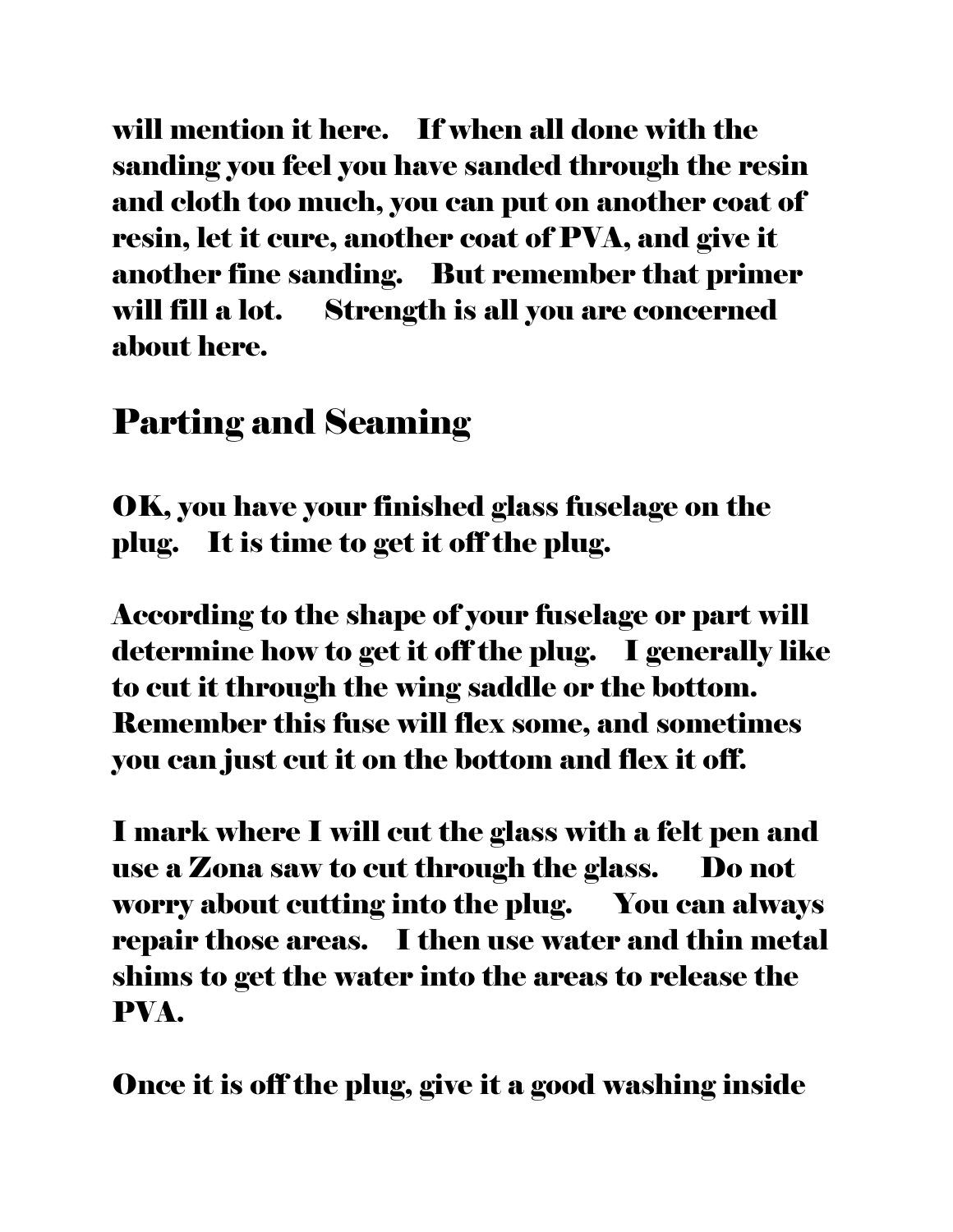to make sure you have all the PVA off the inside of the fuselage.

Rough up the areas where you are going to do any seaming with rough sandpaper.

Use masking tap and tape the parts together.

Brush on a coat of resin the width of your seaming cloth, (about a inch wide) let it cure, put on your seaming cloth and another coat of resin.

You now have a fiberglass fuselage.

#### Summary

These instructions make this sound like a very long tedious project. But that is not the case. Just look at the size of the instruction manual for building a built up fuselage.

I have tried to cover everything here. You will find with your first time that it just flows from one step to another. And you will sure like your finished project.

Here are some tips: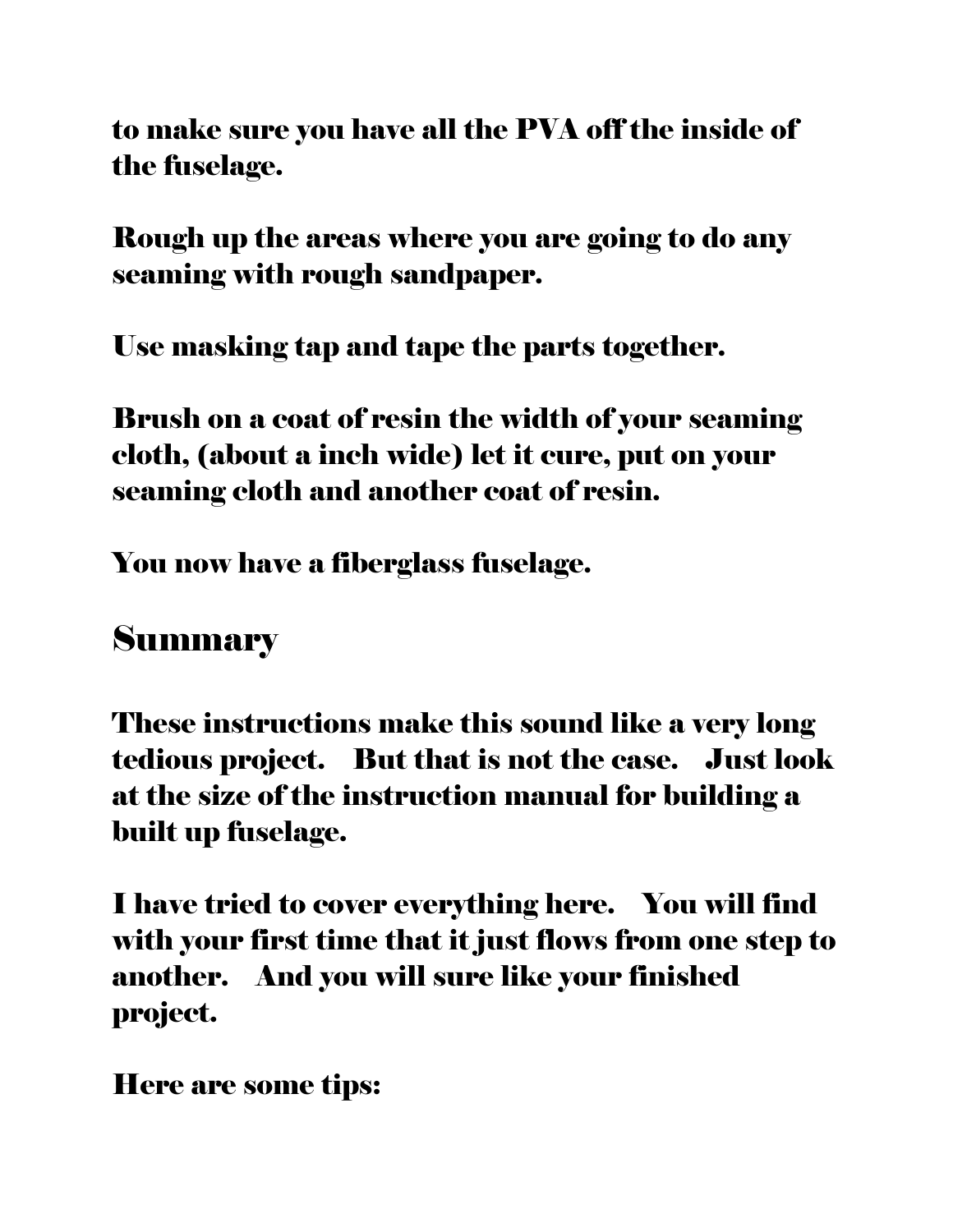1: Be sure and sand the inside of the fuselage before gluing to it.

2: When using CA, use the thin stuff and fill gaps with baking soda and more CA.

 You will never get a good glue joint with thick CA. It has no capillary ability.

3: Remember "Ambroid" glue? It is a acetone base glue. It will melt right into the glass fuselage. Put glue on both parts, rub in place and remove. Let the glue dry and then re-glue it in place. You may crash this airplane, but that former will still be there. Great for nose gear, engine, and such.

4: Use a zona saw for cuting out hatches and such. They have a very fine blade. Just pencil on the fuselage, start with the edge of the saw and work from there.

5: On hatches and things like that, I like to glue a strip of balsa about a 1/4" or so low in the fuselage and then glue a strip of  $1/64"$  ply up to the hatch line, making a trough for the balsa strip I glue on the hatch to fit into.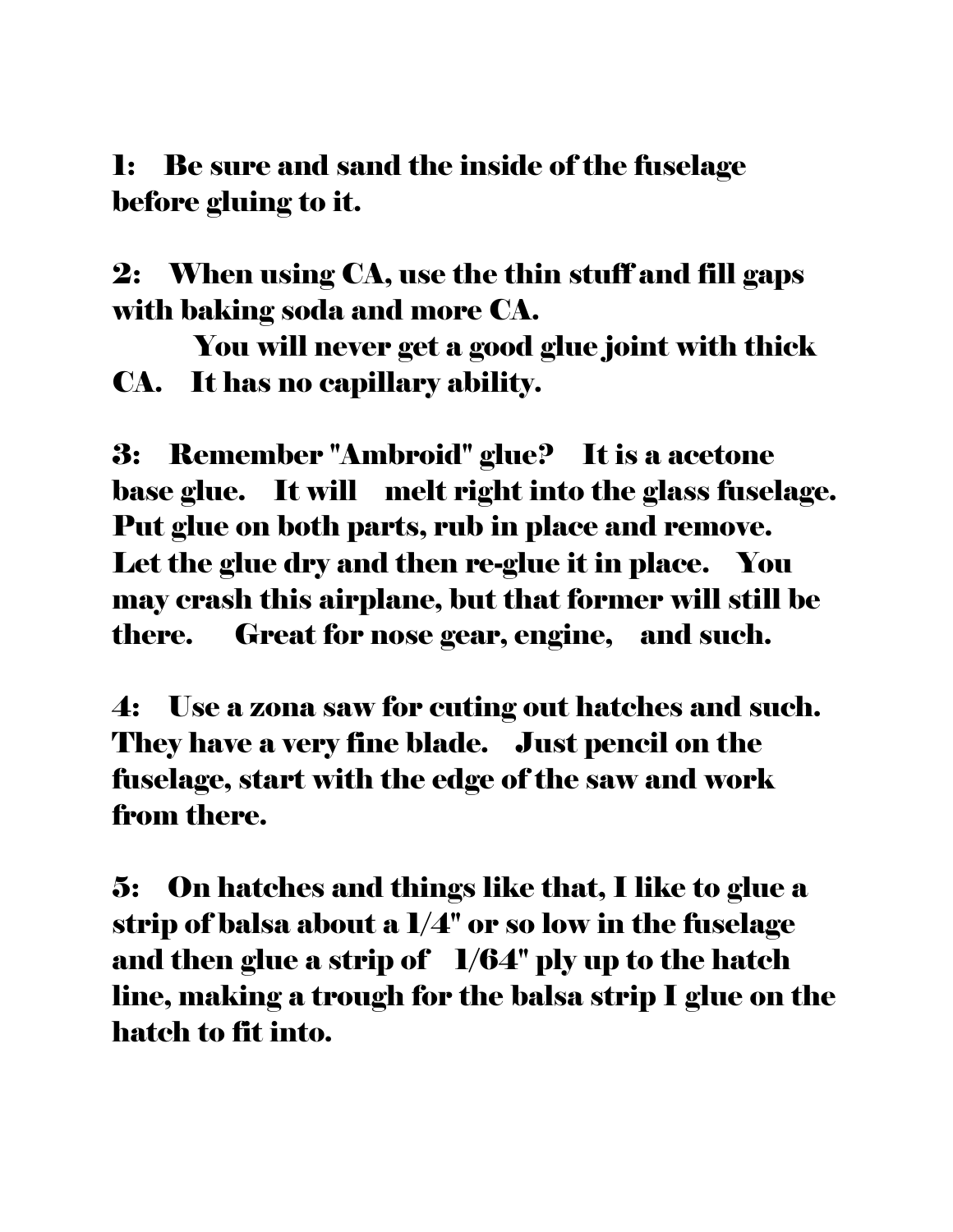# I hope this is some help to you.

Feel free to contact me if you have any questions:

George Miller P.O.Box 839 Rio Linda, CA 95673 [Katonka@sbcglobal.net](mailto:Katonka@sbcglobal.net)

#### The Following are Photos of some of my Glass projects.



- 1. This plug is ready to glass with the wax and PVA applied.
- 2. The glassing in finished. One layer of 6 oz and one of 3 oz cloth.
- 3. The fuselage is finished. Sanded, seamed, and the canopy hatch cut out.
- 4. A wood plug . Silkspan, doped, primer, and waiting a coat of paint to finish.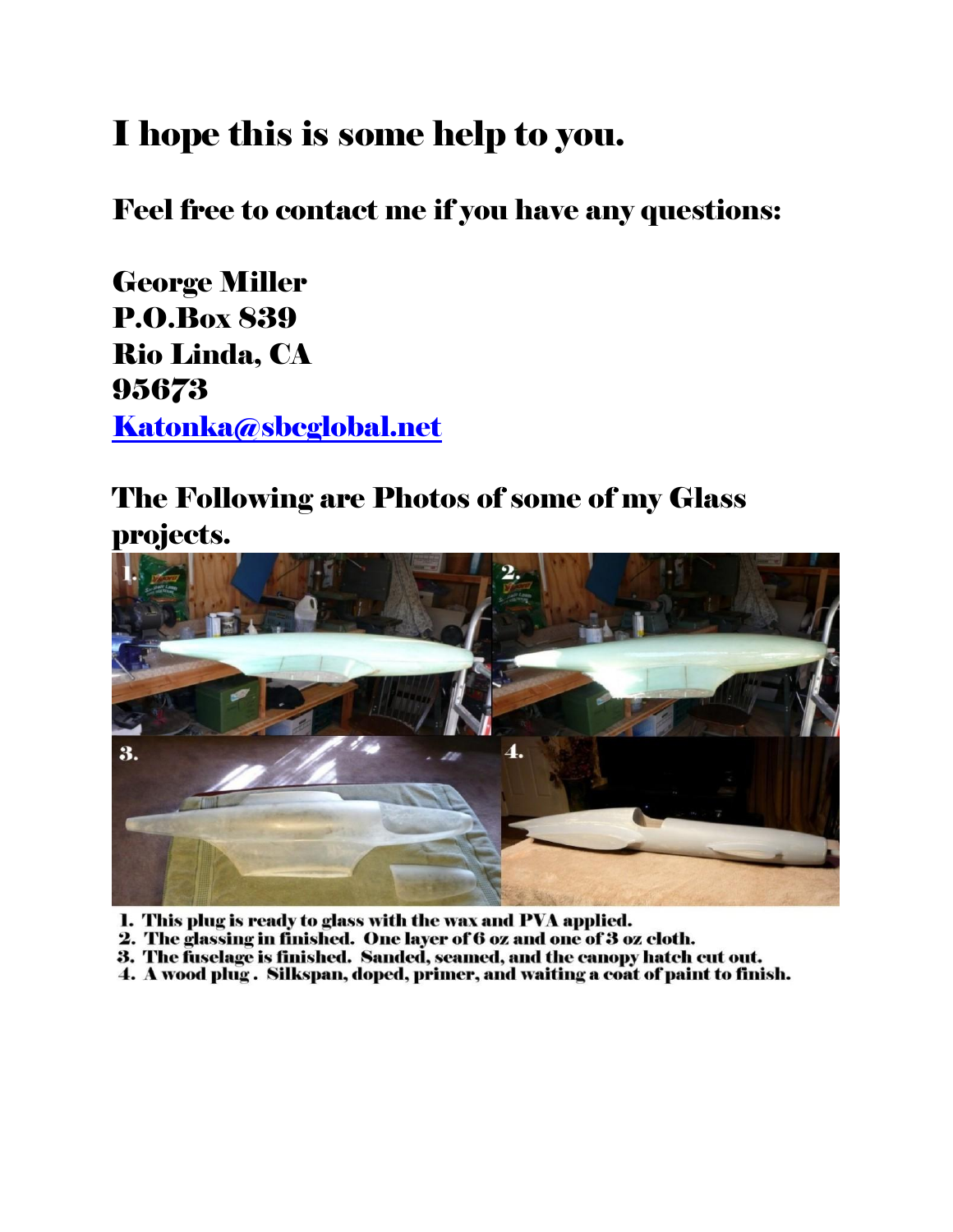

These were built using molds because as you can see, we built quite a few of them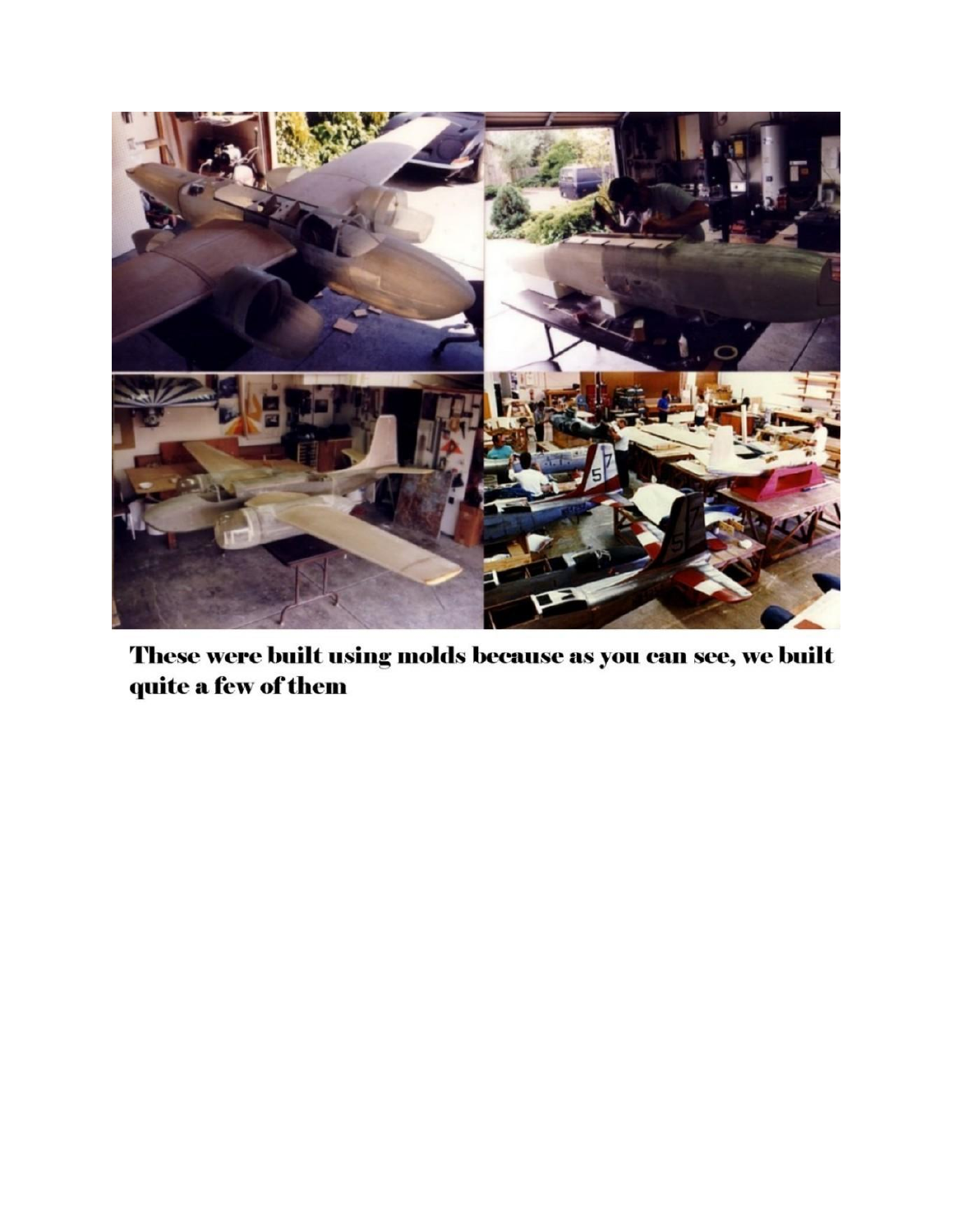

This is probably fiberglass and modeling taken to the extreme here but nothing has changed as far a procedure.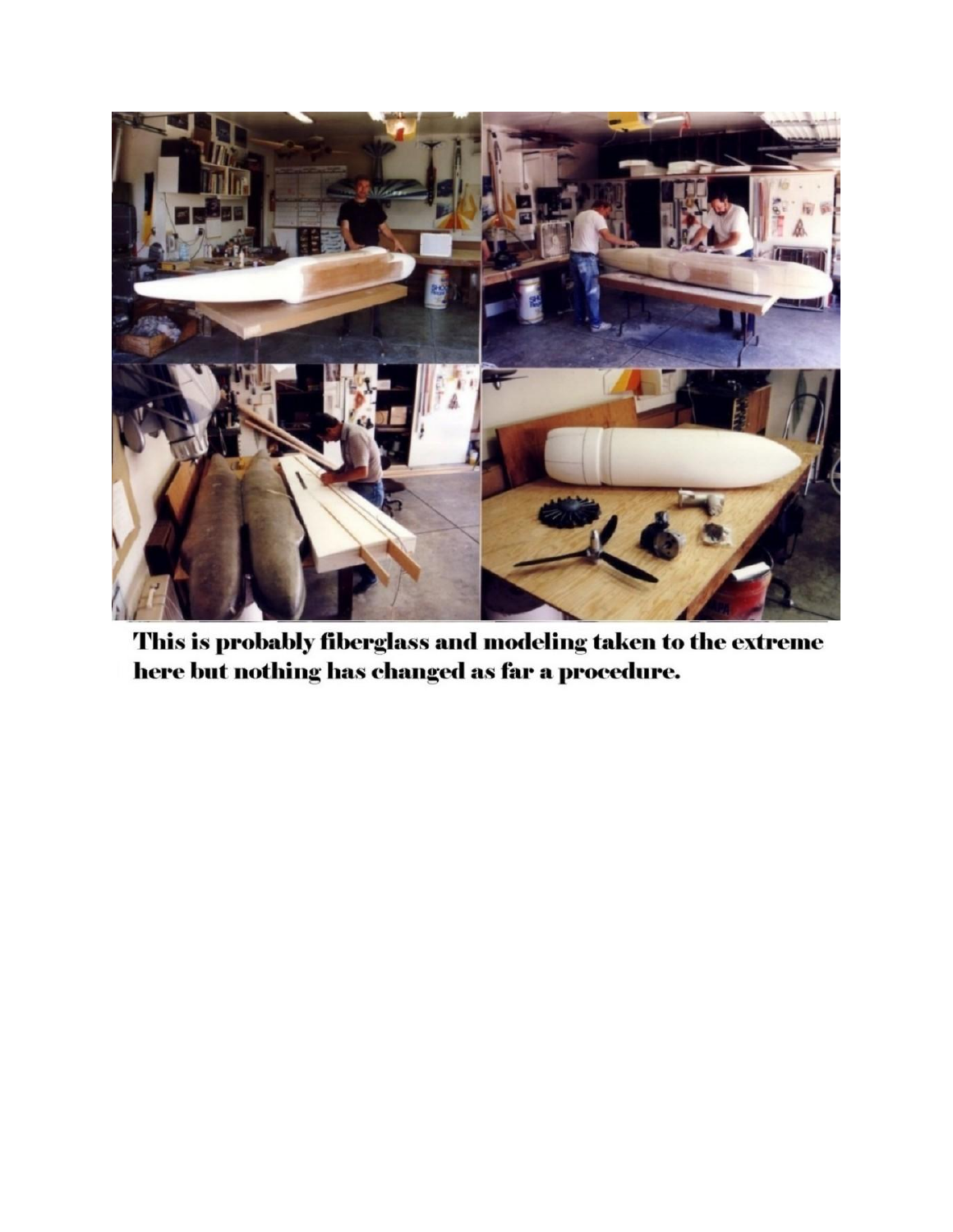

- 
- 1. A cowl plug turned on a lathe and a canopy plug.<br>2. All the plugs, molds and some glass parts for making this aircraft.
- 3. Notice all the room this glass cowl gives plus the ease of getting air for cooling.
- 4. The construction complete. Ready for covering and finish.